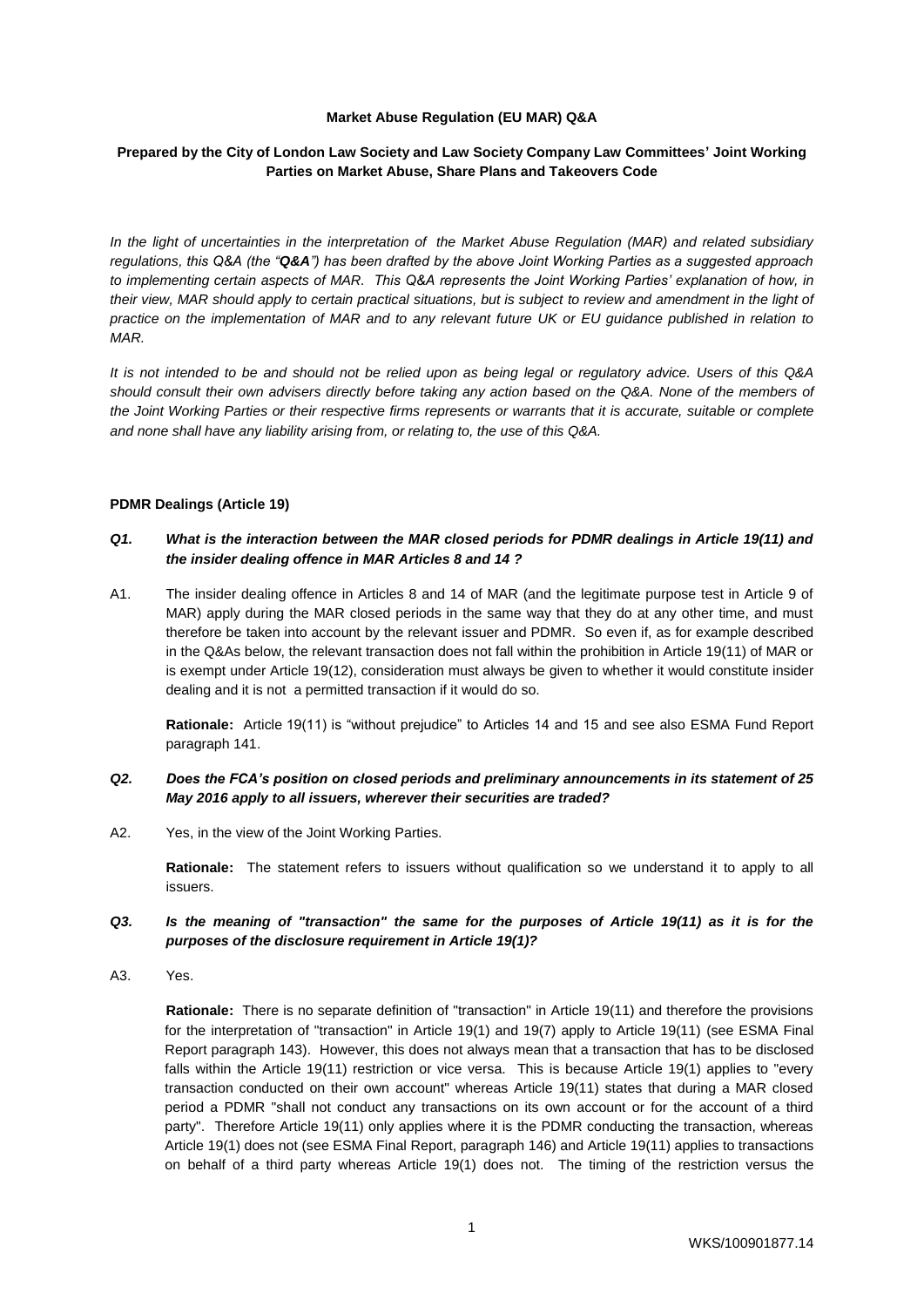notification obligation is also different as described in Q4 below, because Article 19(11) only applies when the PDMR conducts the transaction during a closed period.

#### *Q4. How do the MAR closed periods affect conditional transactions?*

A4. Provided that at the time of entry into the transaction, he or she does not have inside information, a PDMR may enter into a conditional transaction where one or more conditions outside the control of the PDMR is satisfied during a MAR closed period (whether or not the transaction is then completed), but cannot enter into a conditional transaction during a MAR closed period.

**Rationale:** The purpose of the prohibition in Article 19(11) is to prevent insider dealing by PDMRs. When the decision to trade (here the entry into the conditional transaction) is made outside the MAR closed period, the PDMR is not "trading" during the MAR closed period (see Recital (61) to the MAR). Therefore if satisfaction of the condition is outside the control of the PDMR and the only action taken by a PDMR takes place before the start of a closed period, there is no "conduct" by the PDMR during the closed period for the purposes of Article 19(11) and so the restriction will not apply even if the transaction is completed during the closed period, so that the acquisition or disposal of shares occurs during a MAR closed period. If the PDMR takes any action during a MAR closed period, then that will fall within the restriction even if the transaction is completed after the end of the closed period. Similarly the prohibition applies to a conditional contract entered into during a closed period even if the condition cannot be satisfied until after the end of a closed period and even though the transaction is not required to be disclosed under Article 19(1) until the condition is satisfied. See also Article 9(3) which makes it clear that performing a contractual obligation entered into prior to possessing inside information is not insider dealing.

#### *Q5. Is an issuer subject to the MAR closed period?*

A5. A transaction in relation to its shares or debt instruments by the issuer does not fall within the prohibition or PDMR transactions in Article 19(11), even though it will be the PDMRs (or some of them) that cause the issuer to act. For example, the approval by one or more PDMRs of a buyback by the issuer or an award of shares under an employee share scheme or another issue of shares during a MAR closed period would not fall within the restriction in Article 19(11). However, the transaction could still be market manipulation or (if it had inside information at the time) insider dealing by the issuer– see Q1.

**Rationale:** Article 19(11) EU MAR prohibits PDMRs from conducting any transactions "on its own account or for the account of a third party" during a MAR closed period. However, the actions by a PDMR, acting in his capacity as a director or employee of the issuer, when approving transactions undertaken by the issuer do not amount to conducting a transaction "for the account" of the issuer.

## *Q6. What exchange rate should be used for calculating the EUR 5,000 threshold in EU MAR Article 19(8)?*

A6. Until clarifications are provided PDMRs and their PCAs should be consistent throughout the relevant calendar year and should consider using a widely accepted Euro/Sterling (or Euro/other) exchange rate published for the date of the relevant transaction.

**Rationale:** A practical solution.

- *Q7. I am a director of a company, A, whose shares are traded on AIM. I am also a person discharging managerial responsibilities in another company, B. I do not control more than 50% of the shares of B. Is B one of my "persons closely associated" so that B must notify A under Article 19(1) of transactions in A's shares conducted on its own account?*
- A7. B will only be treated as a "person closely associated" for the purposes of EU MAR if the director is:
	- (a) the sole director of B or has the right to appoint a majority of the board of directors of B; or
	- (b) the director (or senior executive) that personally has control over B's management decisions affecting B's future development and business prospects.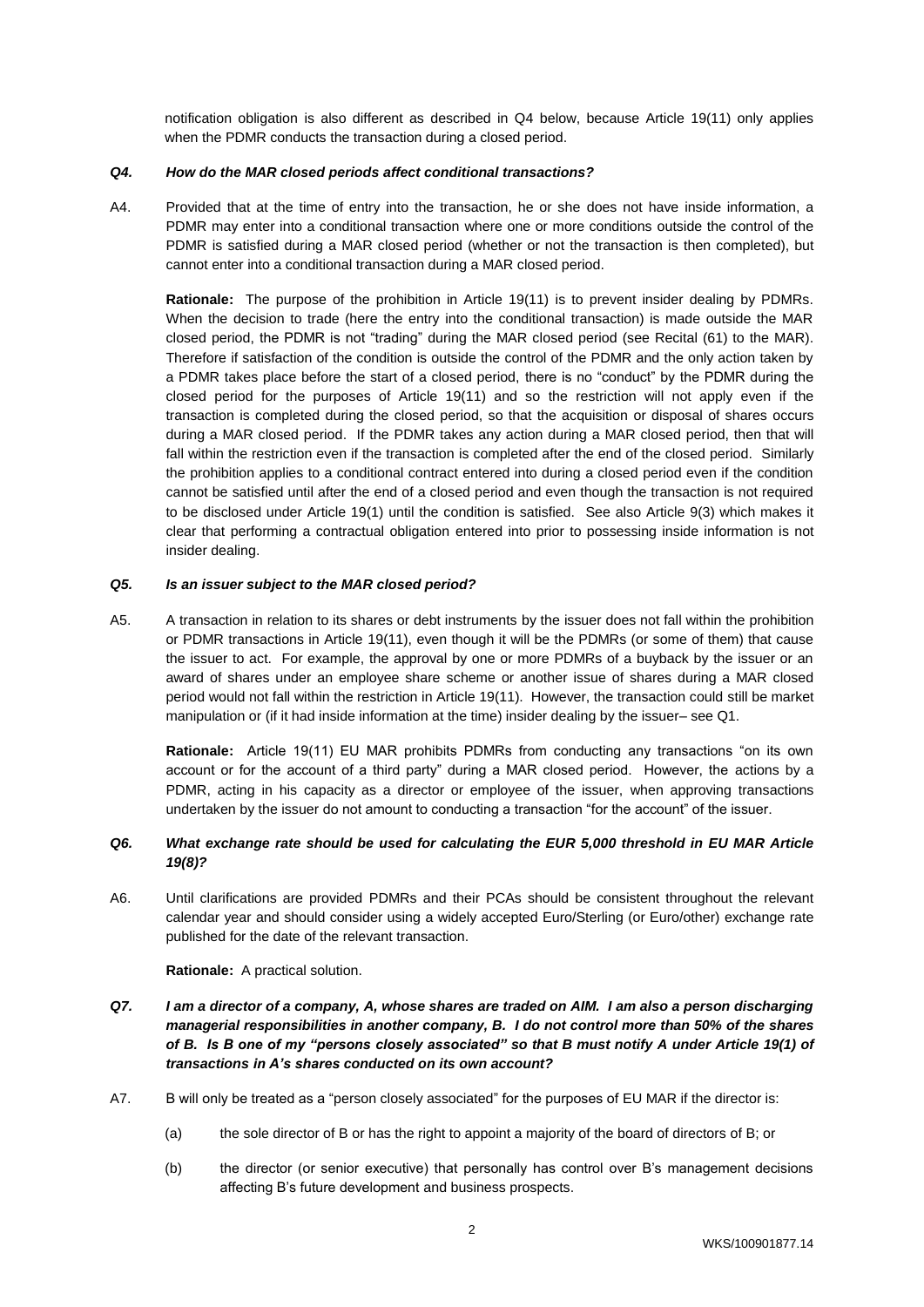**Rationale:** B does not fall within Article 3(1)(26)(b) because the director does not control B and is not solely responsible for its management decisions. See also Market Watch No 12 - the definition of a PCA is the same as that under the Market Abuse Directive.

# *Q8. How should the introduction to Article 9 of the Delegated Regulation be interpreted as regards the issuer having a right to permit dealings "including but not limited to" the circumstances listed in Article 9?*

A8. This means that the circumstances set out in Article 9 are a non-exhaustive list of circumstances to which the exception in Article 19(12)(b) can apply, but the issuer should not permit other transactions unless they meet the tests in Article 7(1) of the Delegated Regulation and are analogous in substance to those listed in Article 9.

**Rationale:** The wording of Article 9 of the Delegated Regulation makes it clear that the list is nonexhaustive. In making a judgement as to whether to permit a particular transaction, issuers should apply a substantive test using the principles illustrated by the specific circumstances listed in Article 9.

## *Q9. What falls within the exception for "entitlement of shares" in Article 19(12)(b)?*

A9. The scope of the exception for "qualification or entitlement of shares" is uncertain, but we consider that it would be broad enough to encompass rights issues and bonus issues under which (subject to exclusions for certain overseas shareholders) all shareholders are allocated nil-paid rights (in the case of a rights issue) or ordinary shares or subscription shares free of payment in the case of a bonus issue. Provided the PDMR is given permission by the issuer to deal and the transaction cannot be conducted at another time than during a MAR closed period because the opening date and the final date for the entitlement fall during a MAR closed period, a PDMR is permitted to receive shares under a bonus issue and (provided they have no inside information) to undertake or elect to take up entitlements under a rights issue or to allow entitlements to lapse.

**Rationale:** Transactions made under or related to an entitlement of shares fall within the permitted exceptions in EU MAR Article 19(12)(b). The concept should be regarded as including any entitlement to shares derived from being an existing shareholder, and see Article 9(e) of the Delegated Regulation.

## *Q10. Can a PDMR acquire shares under a share savings scheme or a dividend reinvestment plan during a MAR closed period?*

A10. Whether or not they are an employee of the issuer, if a PDMR enters into a share savings scheme or makes a standing election to reinvest dividends and other distributions received in the issuer's shares in each case outside a MAR closed period or prior to 3 July 2016 and has no inside information at that time, the PDMR can continue to acquire shares under the relevant scheme or election but must not cancel or amend his or her participation during a MAR closed period.

**Rationale**: The purpose of the prohibition in Article 19(11) is to prevent insider dealing by PDMRs. When the decision to trade (here the entry into the trading or savings scheme or dividend investment plan) is made outside the MAR closed period, the PDMR is not "trading" during the MAR closed period (see Recital (61) to the MAR). Therefore the only action taken by a PDMR takes place before the start of a closed period, there is no "conduct" by the PDMR during the closed period for the purposes of Article 19(11) and so the restriction will not apply even if the acquisition of shares occurs during a MAR closed period.

# *Q11. Can a PDMR acquire or dispose of shares under a trading plan during a MAR closed period?*

- A11. The trading plan is a written plan entered into between the PDMR and an independent third party, which sets out a strategy for the acquisition and/or disposal of shares by the PDMR and either:
	- (a) specifies the amount of shares to be dealt in and the price at which and the date on which the shares are to be dealt in; or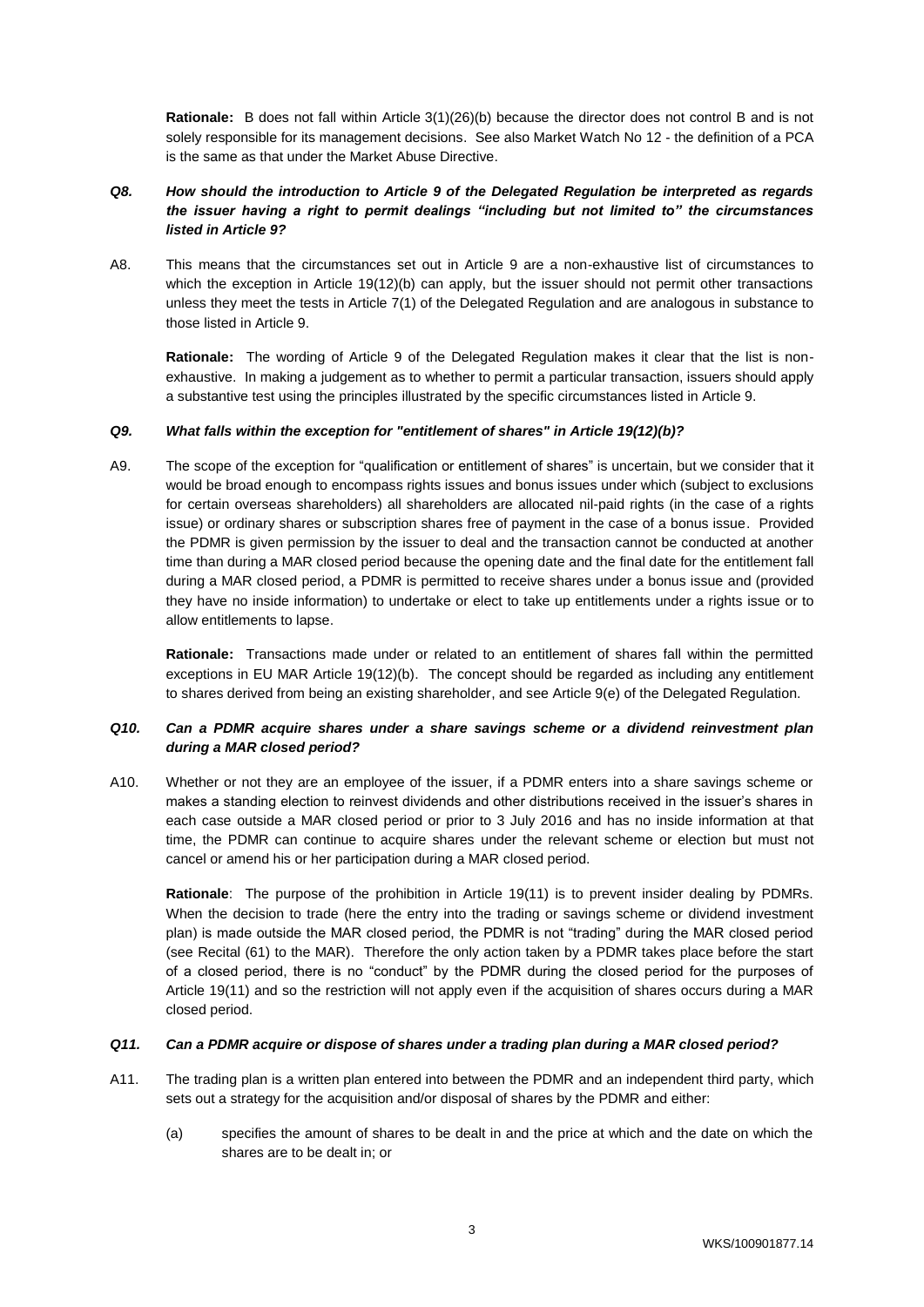- (b) gives discretion to that independent third party to make trading decisions about the amount of shares to be dealt in and the price at which and the date on which the shares are to be dealt in; or
- (c) includes a method for determining the amount of shares to be dealt in and the price at which and the date on which the shares are to be dealt in.

Provided that the trading plan is entered into prior to 3 July 2016 or outside a MAR closed period and the PDMR has no inside information at that time, the PDMR can continue to acquire or dispose of shares under the trading plan but must not cancel or amend their participation during a MAR closed period.

**Rationale:** The purpose of the prohibition in Article 19(11) is to prevent insider dealing by PDMRs. When the decision to trade (here the entry into the trading or savings scheme or dividend investment plan) is made outside the MAR closed period, the PDMR is not "trading" during the MAR closed period (see Recital (61) to the MAR). Therefore the only action taken by a PDMR takes place before the start of a closed period, there is no "conduct" by the PDMR during the closed period for the purposes of Article 19(11) and so the restriction will not apply even if the acquisition or sale of shares occurs during a MAR closed period.

- *Q12. If a PDMR has entered into an arrangement, outside a MAR closed period, to acquire shares on a monthly basis from salary (including under an HMRC tax-advantaged Share Incentive Plan), can the PDMR continue to acquire shares for the month in which the acquisition date falls within a closed period?*
- A12. Yes, as the purchase is pre-planned outside the MAR closed period.

**Rationale:** Implementation of transactions committed in advance of a MAR period are not transaction conducted by the PDMR during the closed period. (See Q3 and Q4 and ESMA Final Report paragraph 146). In addition the purchase falls within Article 9(d) of the Delegated Regulation (EU) 2016/522 and Article 7(1)(b) of the Delegated Regulation will be met (as the purchase is pre-planned and the PDMR's purchase must be made at the same time as purchases are made by all other participating employees).

# *Q13. Can a PDMR who is a non-executive director and has agreed, outside a closed period, to receive shares monthly in lieu of fees, or reinvest cash fees received in the acquisition of shares, receive or acquire shares in a closed period?*

A13. Yes, so long as the receipt or acquisition of shares is an automatic event (i.e. there is no decision made, or discretion exercised, by the PDMR).

**Rationale:** Implementation of transactions committed in advance of a MAR period are not transactions conducted by the PDMR during the closed period. (See Q3 and Q4 and ESMA Final Report paragraph 146). In addition, this receipt or acquisition is permitted under Article 9(d) of the Delegated Regulation and Article 7(1)(b) of the Delegated Regulation will be met (as purchases/acquisitions are made on a pre-planned timetable). Although Article 9(d) refers to "an employee saving scheme" (and a nonexecutive director is not an employee), Article 9(d) must be read in the context of Article 19(12)(b) MAR which refers to an issuer being permitted to allow a PDMR to trade on its own account under "an employee share or savings scheme" (and this term is also used in Recital (24) of the Delegated Regulation).

# *Q14. Apart from the events specifically referred to in Article 10 of the Delegated Regulation (EU) 2016/523, should transactions be notified where the PDMR and their persons closely associated do not take any other action in relation to a transaction in financial instruments?*

A14. Only when the shares are transferred to the PDMR or their person(s) closely associated. For example the automatic vesting of a share award prior to the transfer of shares to the PDMR or dealings by the trustees of an employee benefit trust (EBT) (of which the PDMR or their person(s) closely associated is a beneficiary) for the benefit of all beneficiaries will not be notifiable until the shares are transferred to the PDMR.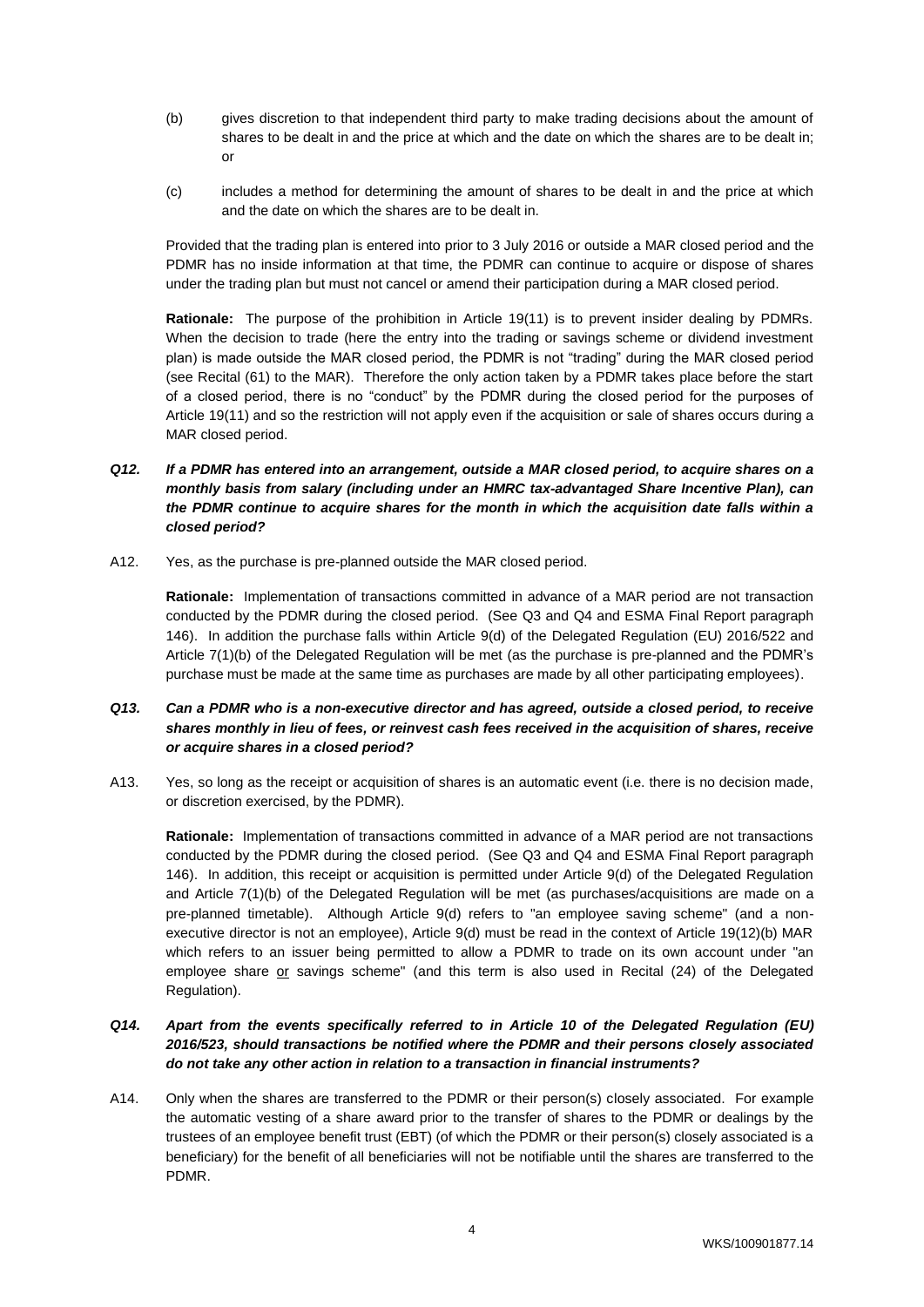**Rationale:** In addition to the events specifically referred to in Article 10 of the Delegated Regulation (EU) 2016/523 which are notifiable, transactions likely to be considered 'conducted on the PDMR's own account' and thus notifiable under Article 19(1) of the Market Abuse Regulation (EU) 596/2014 are transactions for which the PDMR has not given any instruction, consent or otherwise had any control over at any point before the shares are transferred to the PDMR. (*Note: References in A13 to PDMR include references to the persons closely associated with the PDMR*).

# *Q15. Can a PDMR transfer shares of the issuer following exercise of an option under an HMRC taxadvantaged SAYE option scheme (or equivalent scheme) or release of shares from an HMRC taxadvantaged Share Incentive Plan (SIP) (or equivalent plan) into a savings scheme investing in securities of the issuer during a MAR closed period?*

A15. Provided that (i) the transfer is for nil consideration, (ii) the PDMR does not possess inside information and (iii) the issuer is satisfied with the PDMR's explanation that the transaction cannot be conducted at another time, the issuer may permit the transfer. An example of this would be where shares are transferred within 90 days of coming out of a SAYE or SIP to an Individual Savings Account (ISA) with the same capital gains tax base cost.

**Rationale:** The transaction falls within Article 19(12)(b) and 9(e) and Article 7(1)(b) of the Delegated Regulation and see Recital (25) of the Delegated Regulation.

## *Q16. Is the cancellation or surrender of an option (or other right to acquire shares) awarded to a PDMR under an employee share scheme permitted during a MAR closed period?*

A16. An automatic cancellation (i.e. a lapse under the scheme rules) is permitted but a surrender by a PDMR is not. A surrender by the PDMR will be a transaction conducted by the PDMR and should not take place during a closed period, whether or not the PDMR receives any payment or other consideration for it.

**Rationale:** A cancellation automatically under the scheme rules is not trading by a PDMR and so is outside the scope of Article 19(11) (see Recital (61) of MAR and Recital (24) of the Delegated Regulation).

## *Q17. I am one of three trustees whose investments include securities of a company of which I am a PDMR. Can the trust deal during a MAR closed period?*

A17. Yes if the decision to deal is taken by the other trustees or by investment managers on behalf of the trustees independently of you, that is without consultation with or other involvement of you.

**Rationale:** The trustee who is a PDMR is not participating in the decision for the trust to deal so the transaction is not conducted by the PDMR.

## *Q18. What evidence (if any) does a PDMR have to provide when asking for permission to deal in a MAR closed period.*

A18. In general the PDMR must be able to demonstrate that the particular transaction cannot be executed at another moment in time than during the MAR closed period. Where the proposed dealing is in relation to (i) an employee share or saving scheme or (ii) qualification or entitlements of shares, it is not necessary for the PDMR to provide a reasoned written request (a clearance from the issuer is still required although a single clearance can be given at the outset of the arrangement given that the arrangement is implemented by the issuer).

**Rationale:** Article 7(1)(b) of the Commission Delegated Regulation (EU) 2016/522 applies to all transactions for which Article 19(12) is being relied on to provide an exemption for conducting a transaction during a closed period, and not just to exceptional circumstances. Article 7(2) of the Delegated Regulation only applies to Article 19(12)(a)) and paragraph 156 of ESMA's Final Report provides that an issuer can permit dealings under Article 19(12(b) without requiring a case-by-case assessment.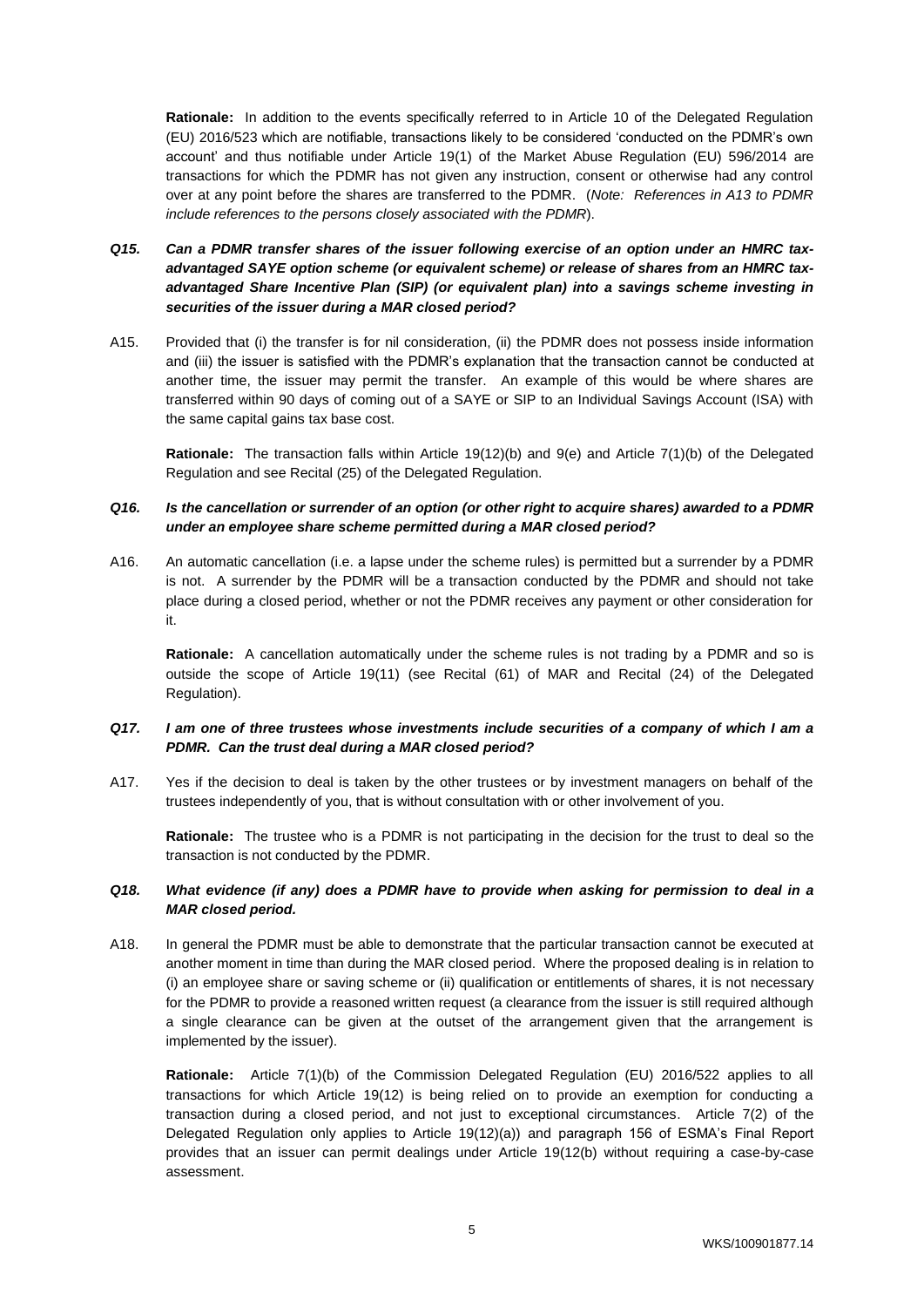- *Q19. Must a PDMR or their PCA notify dealings by him in units or shares in a collective investment undertaking or portfolio of assets where the undertaking or portfolio invests in shares of the issuer in relation to which he or she is a PDMR?*
- A19. If the collective investment undertaking or portfolio of assets is one in respect of which (i) the PDMR or PCA has ascertained that exposure to the shares or debt instruments of the issuer does not exceed 20% of the total assets held by that collective investment undertaking or portfolio of assets at the time of dealing or (ii) the PDMR or PCA does not know, and could not reasonably know, the percentage of total assets represented by the issuer's share or debt instruments and there is no reason for the PDMR to believe that the 20% limit is exceeded, the transactions in the issuer's shares by the collective investment undertaking or portfolio of assets are excluded from the obligation to notify transactions under Article 19(1).

**Rationale**: Article 19 (1a) of MAR as inserted by the Benchmark Regulation and see paragraphs 145- 146 ESMA Final Report.

- *Q20. Must a PDMR or PCA notify deals in the issuer's securities by a collective investment undertaking (such as UCITS, a NURS and an Alternative Investment Fund, including a quoted investment trust or company) or a portfolio of assets in which the PDMR or PCA holds units or shares?*
- A20. Transactions in shares or debt instruments or linked financial instruments by a collective investment undertaking in which the PDMR or PCA has invested do not need to be notified if the manager of the undertaking has full discretion and does not receive any instructions or suggestions on portfolio composition directly or indirectly from the investors in the collective investment undertaking.

**Rationale:** Article 19(7) of MAR as amended by the Benchmark Regulation.

# *Q21. Is an investment by a PDMR in a collective investment undertaking or portfolio of assets that is excluded from the notification obligations (by virtue of Article 19(1)(a) – as inserted by the Benchmark Regulation) prohibited during a MAR closed period?*

A21. No.

**Rationale:** As noted above in Q3, there is no separate definition of "transaction" in Article 19(11) and therefore the provisions for the interpretation of "transaction" in Article 19(1) and 19(7) apply to Article 19(11). There is no policy reason why investments by a PDMR in funds/portfolios of assets that do not meet the threshold for notification should be subject to restrictions during a closed period. As noted above in Q3, transactions executed by the manager of such a collective investment undertaking on a fully discretionary basis would not be caught at all by the language of Article 19(11) as the PDMR is not itself conducting the transaction.

- *Q22. Can the manager of a collective investment undertaking or portfolio of assets in which a PDMR is invested deal during the MAR closed period?*
- A22. Yes, provided that the conditions set out in the answer to Q20 apply to that PDMR.

**Rationale:** This is not a transaction conducted by a PDMR.

## *Share Buy-Backs (Article 5)*

## *Q23. Can an issuer operate a share buy-back programme which does not satisfy the conditions in Article 5 of EU MAR and the Level 2 Regulation?*

A23. Provided that an issuer has disclosed all inside information at the relevant time, and the share buy-backs are conducted in a way which does not otherwise mislead or manipulate the market, own share buybacks outside the Article 5 exemption will not constitute market abuse. Issuers may think it appropriate to observe the same restrictions on purchases of their own securities during MAR closed periods as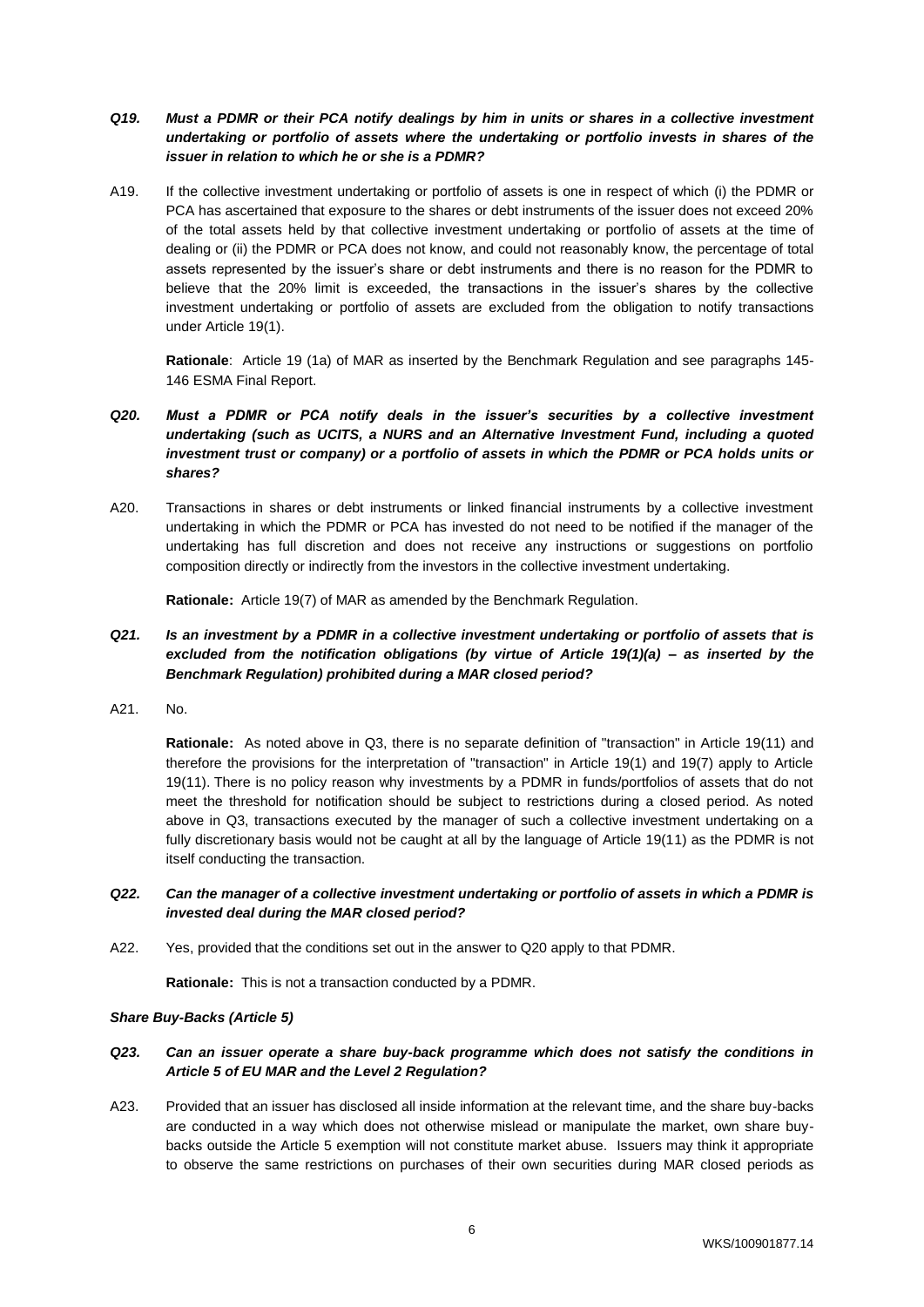applied under the Listing Rules in force prior to MAR implementation, that is by doing so under a timescheduled or independent broker-managed buy-back programme.

An investment company can purchase its own shares during a MAR closed period if it is satisfied that all inside information that the directors and the issuer may have has previously been notified to a RIS. In order to demonstrate this, investment companies should consider whether, prior to conducting any buybacks during a MAR closed period, they should follow the practice previously required under the Listing Rules of making a regulatory announcement at the start of the MAR closed period or, if later before conducting any share buy-backs, that the issuer is satisfied that all inside information has previously been notified.

**Rationale:** Recital (12) of EU MAR states that "trading in own shares in buy-back programmes… which would not benefit from the exemptions under this Regulation shall not of itself be deemed to constitute market abuse", so it is clear that the Article 5 exemption provides a safe harbour and is not prescriptive.

The safe harbour under Article 4 of the Level 2 Regulation does not apply to share buy-backs during a MAR closed period except where there is a time scheduled buy-back programme or it is lead managed by an investment firm or credit institution which makes its trading decisions independently of the issuer. This does not mean that share buy-backs cannot be undertaken during a MAR closed period outside the exemptions provided that the issuer does not have inside information and the share buy-back does not constitute market manipulation or mislead the market.

## *Q24. Is stake-building permitted (by Article 9(5)) provided the only inside information the bidder has is (i) its intention to bid and (ii) its intention to stake-build?*

A24. Yes. This falls within Article 9(5) which refers to "its own knowledge that it has decided to acquire ... financial instruments" and is wide enough to include both the intention to make a bid and the intention to acquire shares through stake-building.

**Rationale:** See also Recital (31) which provides that "Acting on the basis of one's own plans and strategies for trading should not be considered as using inside information".

The exclusion of stake-building from Article 9(4) does not impact the scope of Article 9(5).

## **Disclosure (Article 17)**

# *Q25. What must an issuer do to comply with the Implementing Technical Standards (ITS) for public disclosure of inside information?*

A25. Where an announcement (for example an announcement about a transaction), includes some items that are inside information, even if it includes other information that is not, it is sufficient to include a general reference such as "This announcement contains inside information". Where the announcement covers a number of clearly different matters that could have been the subject of separate announcements it would be appropriate to distinguish between those matters that include inside information and those that do not. However, it is important that inside information within the announcement is not concealed (ie buried in with large amounts of non-inside information).

**Rationale:** Article 1(b)(i) of the draft ITS requires that communications clearly identify that the information communicated is inside information. We consider that the general reference we have proposed will be sufficient to ensure investors are aware that the announcement contains inside information and to require greater specificity would be disproportionate.

## *Q26. In an announcement containing inside information who should be identified as the person making the notification?*

A26. The individual who manages the release of the announcement (for example the company secretary) should be named.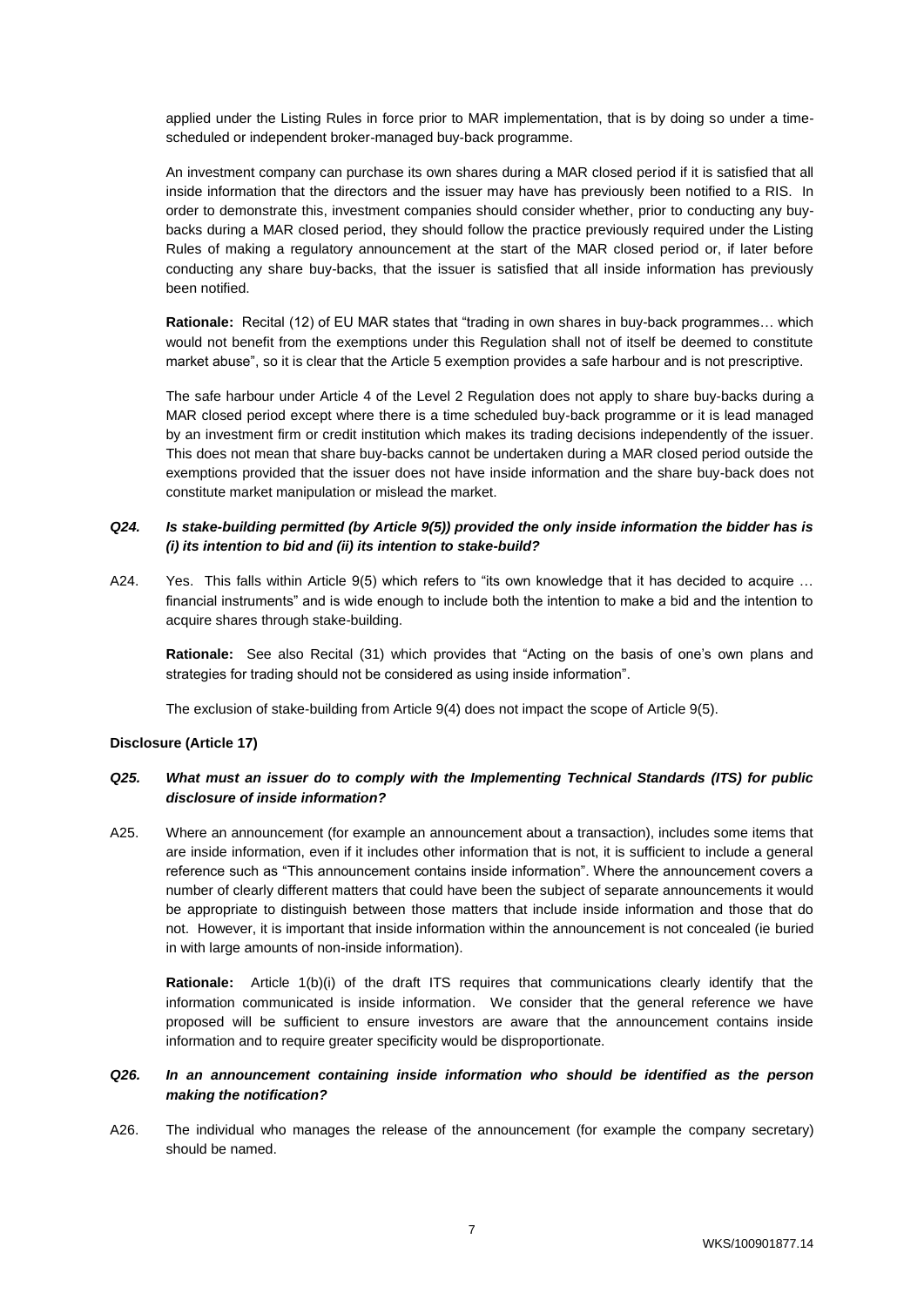**Rationale:** We consider this approach to be appropriate because it provides potentially useful contact information.

## *Q27. How may an issuer comply with the requirement for inside information to be located "in an easily identifiable section of the [issuer's] website"?*

A27. Issuers can post announcements of inside information on the section of their website that contains all regulatory announcements and do not need to establish a separate section, only containing announcements which include inside information.

**Rationale:** This is consistent with paragraphs 220 and 221 of the ESMA Final Report.

#### *Q28. How should an issuer notify inside information when an RIS is not open for business?*

A28. Following DTR 1.3.6G will ensure that DTR 6.3.4R is complied with when a RIS is not open, although this may not be appropriate when an issuer also has securities traded on venues in other jurisdictions

**Rationale:** Article 17(1) requires issuers to make inside information public as soon as possible and states that the issuer "shall ensure that the inside information is made public in a manner which enables fast access and complete, correct and timely assessment of the information by the public and where applicable, in the officially appointed mechanism referred to in Article 21 of Directive 2004/109/EC of the European Parliament and the Council". Article 2 of the ITS on publication of inside information further states that inside information must be disseminated to as wide a public as possible, free of charge simultaneously throughout the Union.

DTR 1.3.6 previously stated that when inside information is required to be notified via an RIS at a time when the RIS is not open for business, the out of hours method of releasing inside information specified in DTR 1.3.6 "must" be used. The retained guidance in DTR 1.3.6 from 3 July states that the out of hours methods "may" be used when the RIS is not open for business. This means that issuers can satisfy their obligation to make inside information public as soon as possible under Article 17 by using the out of hours methods set out in DTR 1.3.6 although this may not be appropriate when an issuer also has securities traded on venues in other jurisdictions. Issuers could instead wait for the RIS to open for business, but in that case an issuer would need to consider by reference to the individual circumstances (including whether or not the securities are traded on another venue which will be open for business before the RIS opens and how long it is before the RIS opens) whether waiting for the opening of the RIS would reasonably be regarded as making the information public as soon as possible.

## **Insider Lists (Article 18)**

#### *Q29. Which individuals should be included on insider lists for advisers to issuers?*

- A29. For advisers to issuers, staff need only be included on the insider lists if they meet two tests:
	- performing tasks through which they have access to inside information on the issuer; and
	- they are acting on behalf of or for the account of the issuer.

It is the deal teams and client-facing staff who generally should be included on the list, if they have access to inside information. Secretarial staff and other support staff who have access should also be included (although individuals with the ability to access IT systems but whose duties do not require them to access inside information do not need to be included unless they actually have accessed it). Senior management who receive management information or sit on review committees even if they are not involved in the transaction must be included.

**Rationale:** This test is substantially the same as under the Market Abuse Directive and see Market Watch 24 and CESR guidance.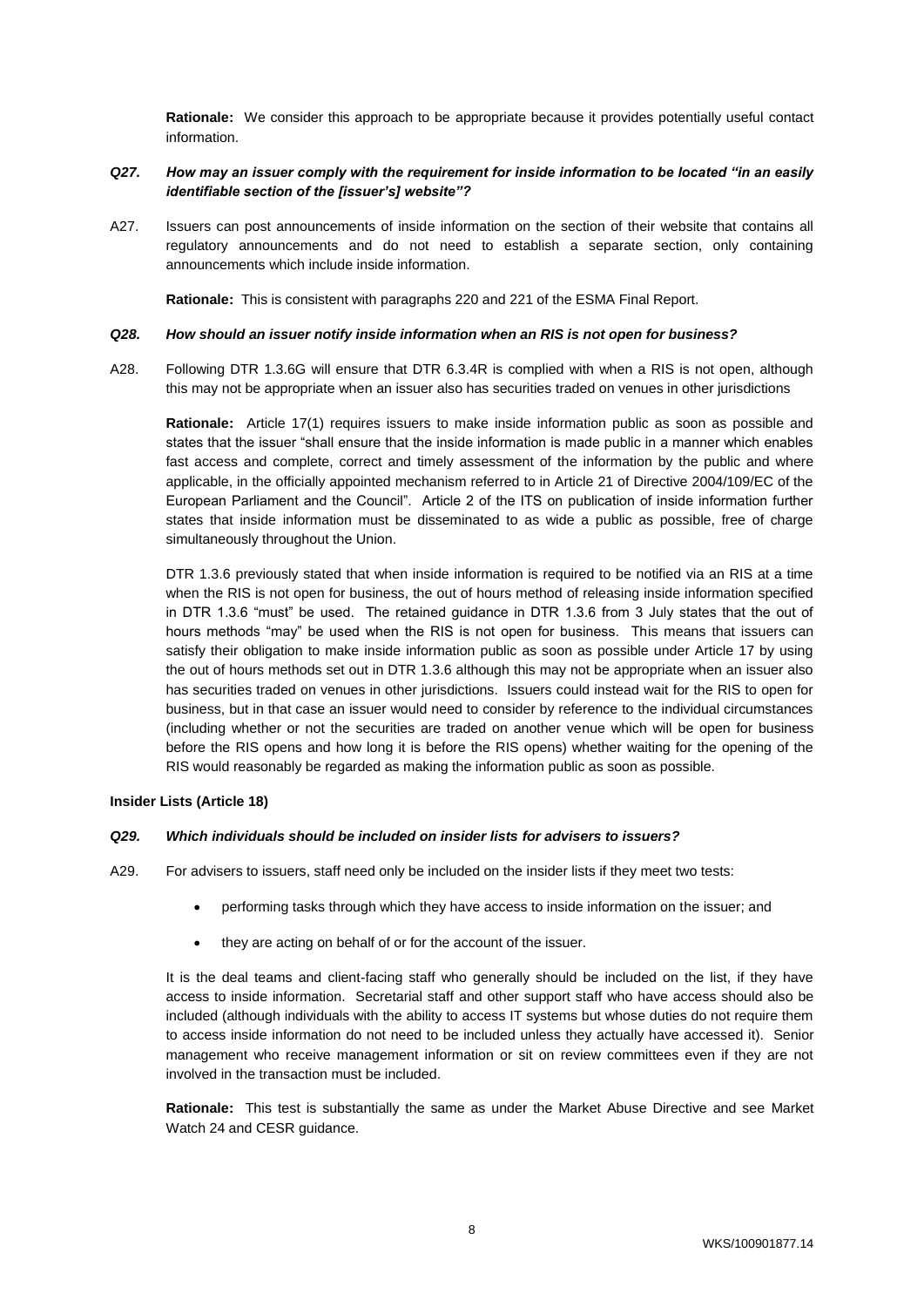## *Q30. How do issuers and their advisers complete the national identification number column in the Insider List templates in respect of British and other nationals who do not have national identification numbers?*

A30. For UK nationals this can be left blank, as it is only required to be completed "if applicable". For other nationals, who have a national identification number, that number should be included.

**Rationale:** UK citizens do not have national identification numbers so the requirement cannot apply.

#### *Investment Recommendations (Article 20)*

# *Q31. If a circular contains a voting recommendation by the board of an issuer, as required by the Listing Rules, does this constitute an "investment recommendation" for the purposes of Article 20 of EU MAR?*

A31. A voting recommendation in the form required under the Listing Rules is not an "investment recommendation" or "information recommending or suggesting an investment strategy" for the purposes of EU MAR and so falls outside the requirements of Article 20.

**Rationale:** Communications between a Board and shareholders are subject to legal duties and responsibilities and are not within the scope of "persons other than those referred to in point (i) of Article 1(34)(ii). Also a decision to vote is not an "investment decision" for the purposes of Article 1(34)(ii). See also Q6 of the Takeovers Q&A.

# *Q32. Will the directors' recommendation of a takeover offer be treated as "an investment recommendation or other information recommending or suggesting an investment strategy" under Article 20?*

A32. No. Article 20 is not intended to capture directors' recommendations on a takeover, whether effected by way of a contractual offer or a scheme of arrangement. This is the same whether the consideration is cash or bidder shares, or includes a mix and match. Neither should the independent adviser's opinion to the target company board be treated as falling within Article 20.

**Rationale:** Such recommendations are made in the context of the specific relationship/duties existing between directors and shareholders and are subject to the specific regime and requirements set out in the Takeover Code. See also Q30 in Part 1 of these Q&As.

5 July 2016